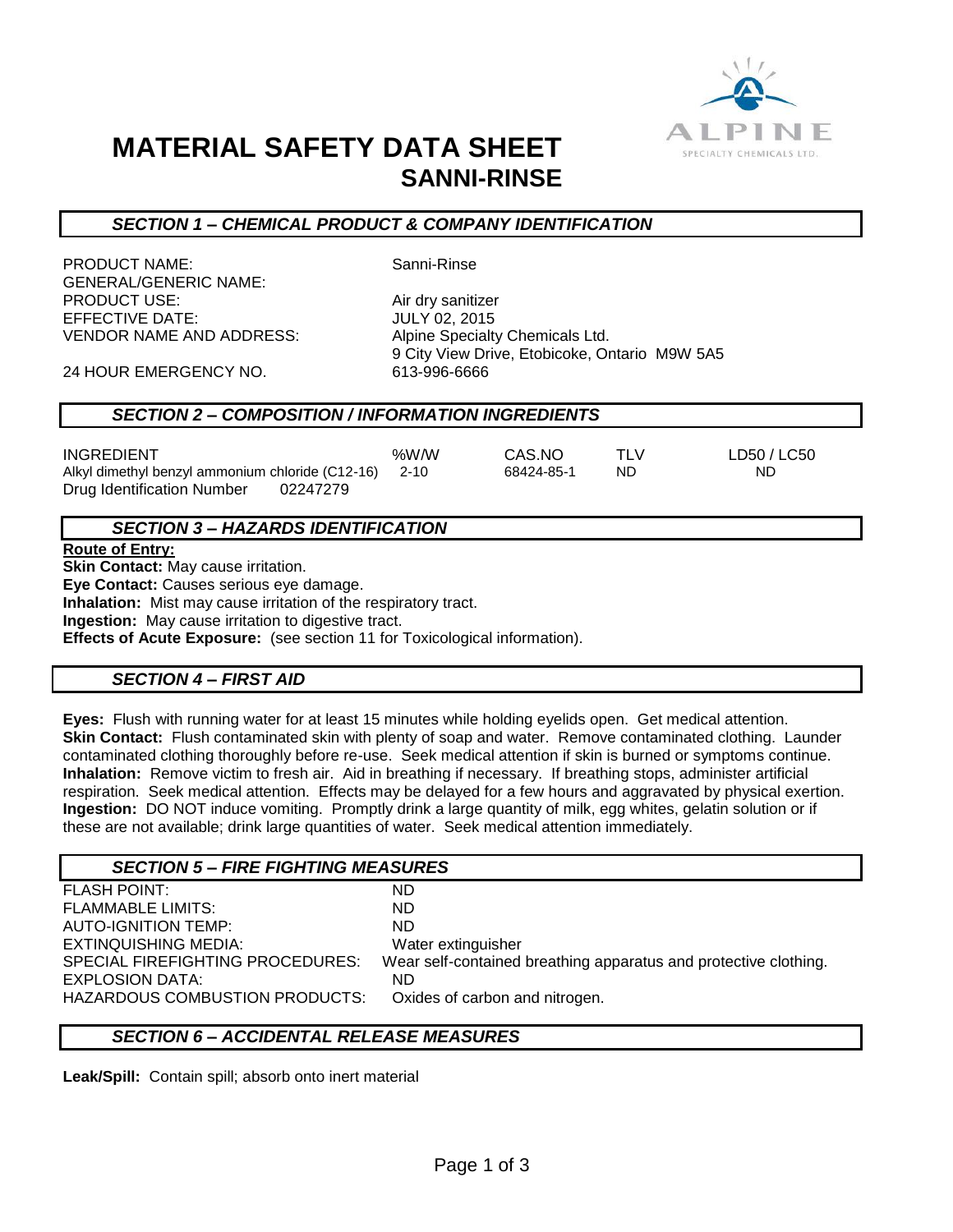## **MATERIAL SAFETY DATA SHEET SANNI-RINSE**

### *SECTION 7 – HANDLING AND STORAGE*

**Handling Procedures**: Avoid all skin contact. Ventilate adequately, otherwise wear an appropriate breathing apparatus. Avoid contact with eyes, skin or clothing. Keep container closed when not in use. **Storage Procedures**: Keep from freezing. Keep containers closed when not in use.

#### *SECTION 8 – EXPOSURE CONTROLS*

**PROTECTIVE EQUIPMENT TO BE USED:** RESPIRATORY PROTECTION: Not required under adequate ventilation. VENTILATION: General ventilation adequate. PROTECTIVE GLOVES: Rubber EYE PROTECTION: Safety glasses if risk of contact. OTHER PROTECTIVE MEASURES: ND

#### *SECTION 9 – PHYSICAL PROPERTIES*

| PHYSICAL STATE:          | Liquid              |
|--------------------------|---------------------|
| APPEARANCE AND ODOUR:    | Clear pink liquid   |
| <b>ODOUR THRESHOLD:</b>  | ND.                 |
| <b>SPECIFIC GRAVITY:</b> | 1.05                |
| <b>VAPOUR PRESSURE:</b>  | ND.                 |
| <b>VAPOUR DENSITY:</b>   | ND.                 |
| pH:                      | 7                   |
| <b>EVAPORATION RATE:</b> | <b>ND</b>           |
| INITIAL BOILING POINT:   | 100°C approximately |
| <b>WATER SOLUBILITY:</b> | Complete            |
| <b>FREEZING POINT:</b>   | 0°C approximately   |

#### *SECTION 10 – STABILITY AND REACTIVITY*

STABILITY: STABILITY: INCOMPATIBILITY: Anionic and other detergents. HAZARDOUS DECOMPOSITION PRODUCTS: ND HAZARDOUS POLYMERIZATION: Will not occur. CONDITIONS TO AVOID: ND

#### *SECTION 11 – TOXICOLOGICAL INFORMATION*

| THRESHOLD LIMIT VALUE:       | ND                                                                        |
|------------------------------|---------------------------------------------------------------------------|
| EFFECTS OF ACCUTE EXPOSURE   | <b>ND</b>                                                                 |
| <b>SKIN CONTACT:</b>         | May cause irritation.                                                     |
| EYE CONTACT:                 | Causes eye burns and damage. Corrosive to eyes.                           |
| INHALATION:                  | May cause irritation to the respiratory tract.                            |
| INGESTION:                   | May cause irritation to the digestive tract. May be harmful if swallowed. |
| EFFECT OF CHRONIC EXPOSURE:  | Repeated or prolonged exposure may cause drying of skin and dermatitis.   |
| <b>IRRITANCY OF PRODUCT:</b> | Slight                                                                    |
| CARCINOGENICITY:             | ND.                                                                       |
| SENSITIZATION TO MATERIAL:   | <b>ND</b>                                                                 |
| REPRODUCTION TOXICITY:       | ND.                                                                       |
| TERATOGENTICITY:             | ND.                                                                       |
| MUTAGENICITY:                | ND                                                                        |

#### *SECTION 12 – ECOLOGICAL CONSIDERATION*

No permanent effects on ecosystems.

#### *SECTION 13 – DISPOSAL CONSIDERATIONS*